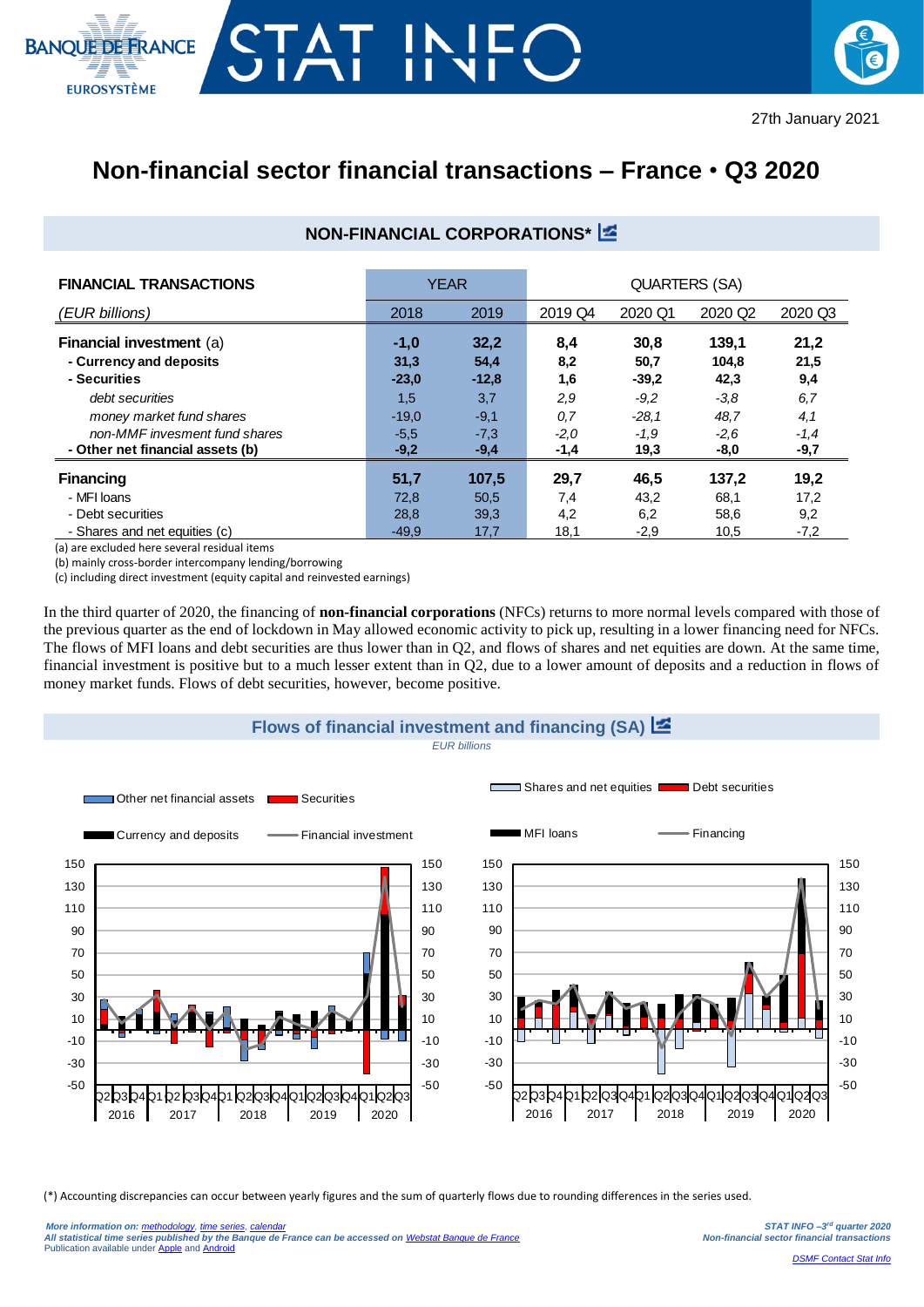



## **GENERAL GOVERNMENT\***

| <b>FINANCIAL TRANSACTIONS</b> | <b>YEAR</b> |        | <b>QUARTERS (SA)</b> |         |                     |         |  |
|-------------------------------|-------------|--------|----------------------|---------|---------------------|---------|--|
| (EUR billions)                | 2018        | 2019   | 2019 Q4              | 2020 Q1 | 2020 Q <sub>2</sub> | 2020 Q3 |  |
| Financial investment (a)      | 17,5        | 16,3   | $-25.4$              | 22,4    | 111,5               | 20,8    |  |
| - Currency and deposits       | 13,6        | 11,6   | $-30,9$              | 20,8    | 117,8               | 25,9    |  |
| - Securities                  | 3,9         | 4,7    | 5,5                  | 1,6     | $-6,3$              | $-5,1$  |  |
| debt securities               | $-4,2$      | 0,8    | 0.6                  | 2,2     | $-10.7$             | 0,8     |  |
| net equities                  | 0,1         | $-1,6$ | 0,0                  | 0,2     | $-0.5$              | $-1.9$  |  |
| invesment fund shares         | 8.1         | 5,6    | 4,9                  | -0,8    | 4,9                 | $-4,0$  |  |
| <b>Financing</b>              | 68,4        | 84,5   | 9,6                  | 50,3    | 211,6               | 37,4    |  |
| - Deposits                    | 9,3         | 11,3   | 2,3                  | 11,7    | 20,3                | 3,0     |  |
| - MFI Ioans                   | 1,9         | 1,3    | 0,7                  | 3,7     | 3,1                 | $-0,6$  |  |
| - Debt securities             | 57,2        | 72,0   | 6,6                  | 34,9    | 188,2               | 35,0    |  |

(a) are excluded here several residual items

In the third quarter of 2020, **general government** financing is significantly lower than in the previous quarter, due to a sharp reduction in debt securities issuance, as well as a lower flow of deposits. The end of lockdown has made it possible to reduce the growth in public debt, in particular by reducing the use of short-time work schemes. At the same time, financial investment eases, the flow of deposits being back to the amount observed in Q1.



(\*) Accounting discrepancies can occur between yearly figures and the sum of quarterly flows due to rounding differences in the series used.